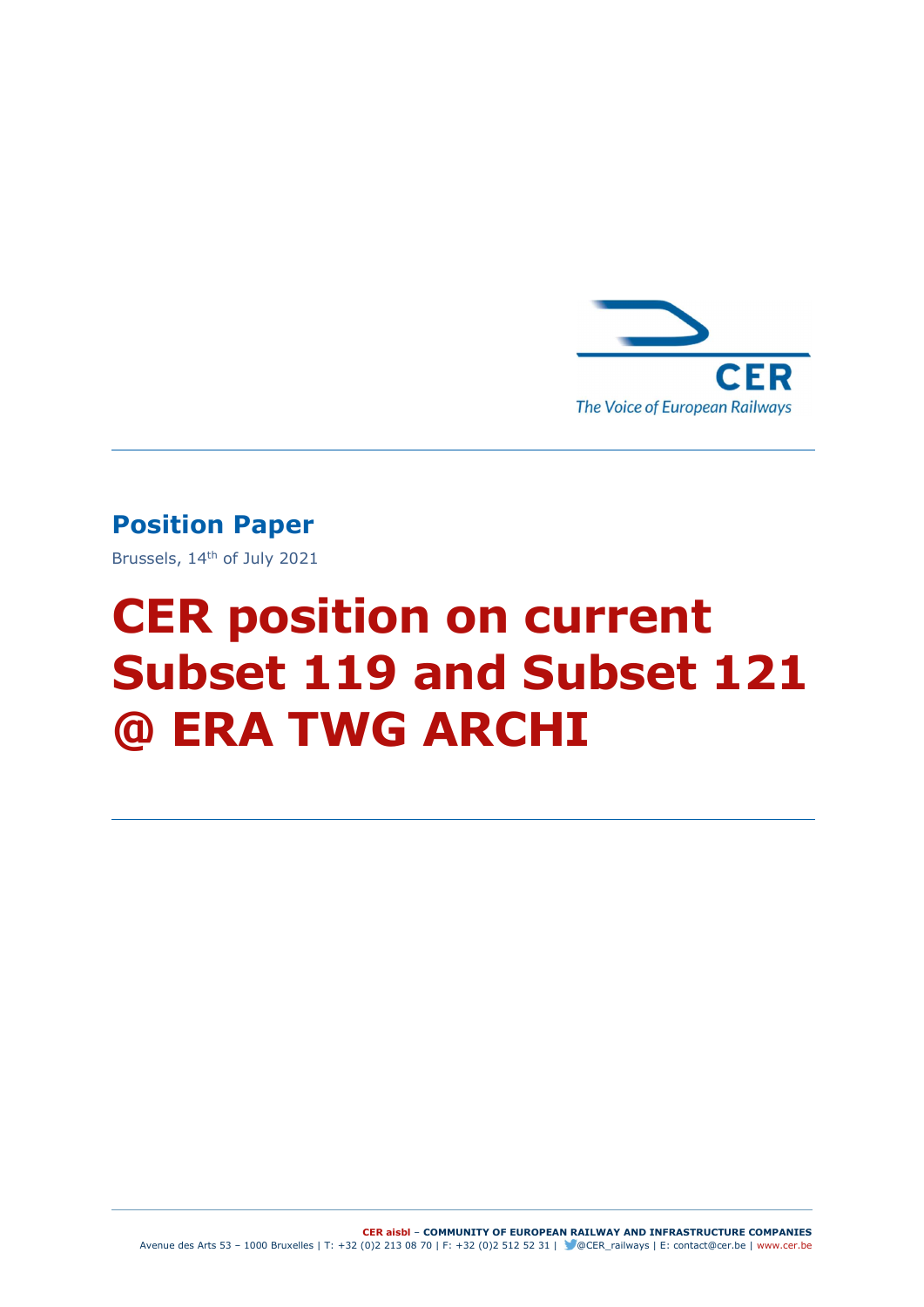

## CER position on currently proposed Subset 119 and Subset 121 standard specifications

#### 1. Current status of the SS 119 and SS 121 standard specifications

UNISIG has proposed updated versions of the SS 119/120 Train Interface and SS 121 DMI – EVC Interface specifications to TWG ARCHI in agreement with Specific Contract 3 obligations. These documents have been reviewed and commented by CER members, specifically by the OCORA members, and discussed with ERA and UNISIG. CER's intention is to achieve the level of maturity of the SS 119 and SS 121 specifications, necessary to satisfy user requirements as defined and agreed by CER.

#### 2. CER need of standards for ETCS and game changer migration

CER members need adequate "state of the art" TSI standards for ETCS and future game changer solutions, meaning that these have to effectively support migration and procurement purposes regarding the acquisition of new vehicles and, specifically, retrofits. As frequent upgrades are inevitable, also for new trains, standards should support by design the easy replacement and integration of CCS systems in existing and future vehicles. The proposals filed by UNISIG do not, or insufficiently, enable the level of smooth migration required to periodically retrofit rolling stock with new CCS technology generations in a cost effective way. RU's expect that, without further development of the standards, they will have to face unacceptable total cost of ownership levels due to e.g. vendor lock-in and lack of interchangeability, flexibility, and software/hardware independency. Such deficiencies, in the end, will thwart the roll out of ERTMS and the game changers over the European rail network.

#### 3. CER position on the proposed ERA TWG ARCHI SS 119 and SS 121 standards

CER members do not endorse the inclusion of the UNISIG SS 119 and SS 121 specification proposals in the list of mandatory documents for the CCS-TSI 2022. CER believes, that they do not sufficiently respect "state of the art" methodologies and maturity. CER discerns deficiencies with respect to the need for an interoperable and interchangeable TSI 2022 standard.

Furthermore, despite repeated suggestions to jointly discuss options and align visions to achieve improvements – for which concrete proposals were provided and presented in the TWG ARCHI – no noticeable efforts were made to take account, discuss or integrate CER user requirements.

CER believes that a collaborative alignment of industry and user requirements could have resulted in more broadly accepted products and, therefore, reached out more than once. Given the negative response on CER preparedness to align, we see no legitimate reason to consent with the present proposals.